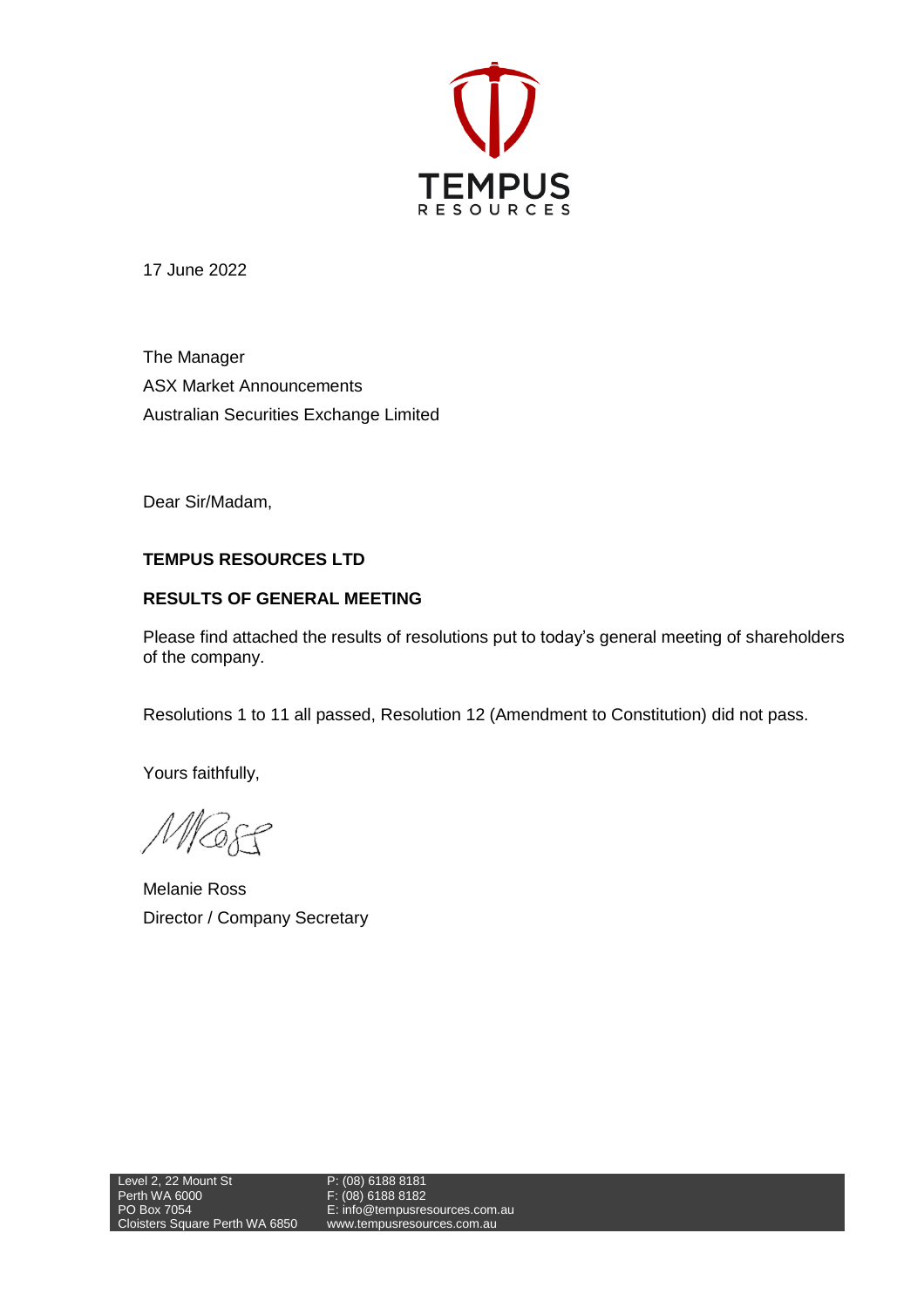## **Disclosure of Proxy Votes**

**Tempus Resources Ltd** General Meeting Friday, 17 June 2022



In accordance with section 251AA of the Corporations Act 2001, the following information is provided in relation to resolutions put to members at the meeting.

|                                                                            |                                                   |                                                                                         | <b>Proxy Votes</b>  |                     |                | Poll Results (if applicable)        |                     |                     |                |
|----------------------------------------------------------------------------|---------------------------------------------------|-----------------------------------------------------------------------------------------|---------------------|---------------------|----------------|-------------------------------------|---------------------|---------------------|----------------|
| <b>Resolution</b>                                                          | Decided by<br>Show of<br>Hands (S)<br>or Poll (P) | <b>Total Number</b><br>of Proxy Votes<br>exercisable by<br>proxies validly<br>appointed | <b>FOR</b>          | <b>AGAINST</b>      | <b>ABSTAIN</b> | <b>PROXY'S</b><br><b>DISCRETION</b> | <b>FOR</b>          | <b>AGAINST</b>      | <b>ABSTAIN</b> |
| 1 Ratification of prior issue of RCFS<br>Incentive Options to RCFS         | P                                                 | 9,986,545                                                                               | 8,577,994<br>85.90% | 941,797<br>9.43%    | 7,550,586      | 466,754<br>4.67%                    | 9,044,748<br>90.57% | 941,797<br>9.43%    | 7,550,586      |
| 2 Ratification of prior issue of<br><b>Placement Securities</b>            | P                                                 | 4,269,176                                                                               | 3,394,131<br>79.50% | 408,291<br>9.56%    | 7,553,671      | 466,754<br>10.93%                   | 3,860,885<br>90.44% | 408,291<br>9.56%    | 7,553,671      |
| 3 Approval to issue Participation<br>Securities to Related Party - Haywood | P                                                 | 10,345,775                                                                              | 8,786,037<br>84.92% | 1,053,963<br>10.19% | 7,191,356      | 505,775<br>4.89%                    | 9,291,812<br>89.81% | 1,053,963<br>10.19% | 7,191,356      |
| 4 Ratification of prior issue of Finder<br>Options to RCFS                 | P                                                 | 9,994,245                                                                               | 8,535,694<br>85.41% | 991.797<br>9.92%    | 7,542,886      | 466,754<br>4.67%                    | 9,002,448<br>90.08% | 991.797<br>9.92%    | 7,542,886      |
| 5 Issue of Director Incentive Options -<br><b>Melanie Ross</b>             | P                                                 | 9,608,445                                                                               | 8,080,128<br>84.09% | 1,061,563<br>11.05% | 7,568,686      | 466,754<br>4.86%                    | 8,546,882<br>88.95% | 1,061,563<br>11.05% | 7,568,686      |
| 6 Issue of Director Incentive Options -<br>Alexander Molyneux              | P                                                 | 9,615,045                                                                               | 8,086,728<br>84.10% | 1,061,563<br>11.04% | 7,562,086      | 466,754<br>4.85%                    | 8,553,482<br>88.96% | 1,061,563<br>11.04% | 7,562,086      |
| 7 Issue of Director Incentive Options -<br>Anthony Cina                    | P                                                 | 9,615,045                                                                               | 8,086,728<br>84.10% | 1,061,563<br>11.04% | 7,562,086      | 466.754<br>4.85%                    | 8,553,482<br>88.96% | 1,061,563<br>11.04% | 7,562,086      |